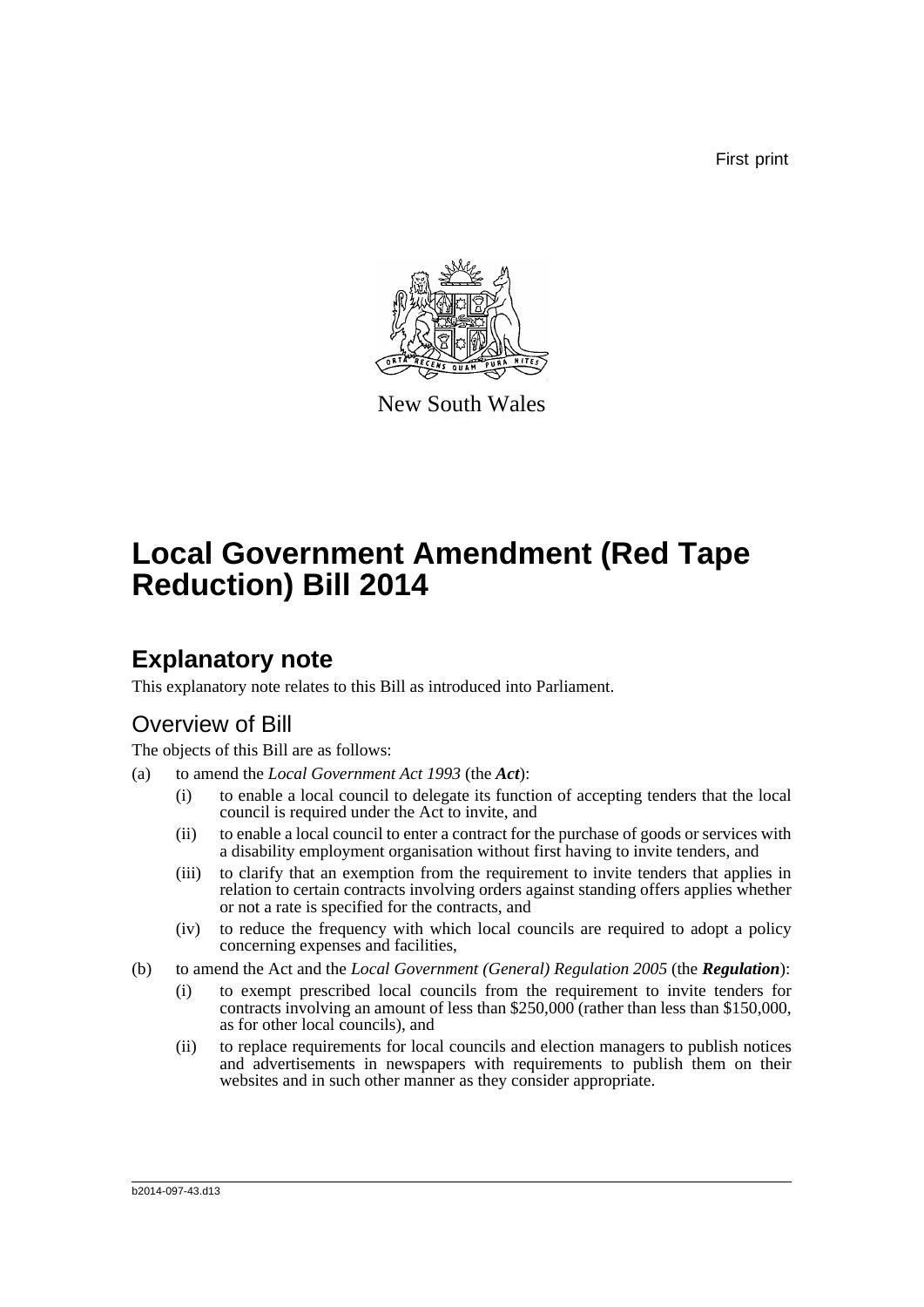## Outline of provisions

**Clause 1** sets out the name (also called the short title) of the proposed Act.

**Clause 2** provides for the commencement of Schedules 1 [3] and 2 [8] to the proposed Act on a day to be appointed by proclamation and the remainder of the proposed Act on the date of assent to the proposed Act.

### **Schedule 1 Amendment of Local Government Act 1993 No 30**

### **Amendments relating to tendering**

The Act requires local councils to invite tenders before entering into certain contracts.

**Schedule 1 [8]** removes a prohibition on a local council delegating a local council's function of accepting tenders that are required to be invited by a local council.

**Schedule 1 [4]** exempts a local council from the requirement to invite tenders in relation to contracts for the purchase of goods or services made with a person or body approved as a disability employment organisation under the *Public Works and Procurement Act 1912*.

**Schedule 1** [2] clarifies that current exemptions from the requirement to invite tenders that apply in relation to certain 'standing offer' contracts (involving orders for goods and services against standing offers established by the NSW Procurement Board and other entities) apply whether or not a rate is specified for the contract.

Currently, local councils are exempt from the requirement to invite tenders in relation to contracts involving an estimated expenditure or receipt of an amount of less than \$150,000. **Schedule 1 [3]** increases the threshold amount to \$250,000 for local councils (if any) specified in the Regulation for the purposes of the exemption and retains the \$150,000 threshold amount (currently prescribed in the Regulation) for local councils not so specified.

### **Amendments relating to council policies concerning expenses and facilities**

**Schedule 1 [5]** reduces the frequency with which a local council is required to adopt a policy for the payment of expenses incurred by, and provision of facilities to, its councillors (an *expenses and facilities policy*), from once each year to once in each term of the local council (within the first 12 months of the term).

**Schedule 1 [6]** removes a requirement for a local council to report to the Chief Executive of the Office of Local Government in relation to the adoption or amendment of an expenses and facilities policy. The item also makes an amendment consequential on that made by Schedule 1 [5].

**Schedule 1 [17]** inserts consequential provisions of a savings or transitional nature.

#### **Amendments replacing requirements to publish notices and advertisements in newspapers**

**Schedule 1 [7], [9], [10] and [14]–[16]** replace requirements for a local council to publish certain notices, advertisements or other matter in newspapers, with requirements for the local council to publish them on its website and either in a local or metropolitan newspaper (or both), or in some other manner, as determined by the local council with the object of bringing them to the attention of as many interested persons as possible.

**Schedule 1 [1] and [11]–[13]** make consequential amendments.

### **Schedule 2 Amendment of Local Government (General) Regulation 2005**

**Schedule 2 [1]–[7], [10]–[18] and [20]–[23]** make amendments to replace requirements for a local council or election manager to publish certain notices, advertisements or other matter in newspapers with requirements to publish them on its website and either in a local or metropolitan newspaper (or both), or in some other manner, as determined by the local council or election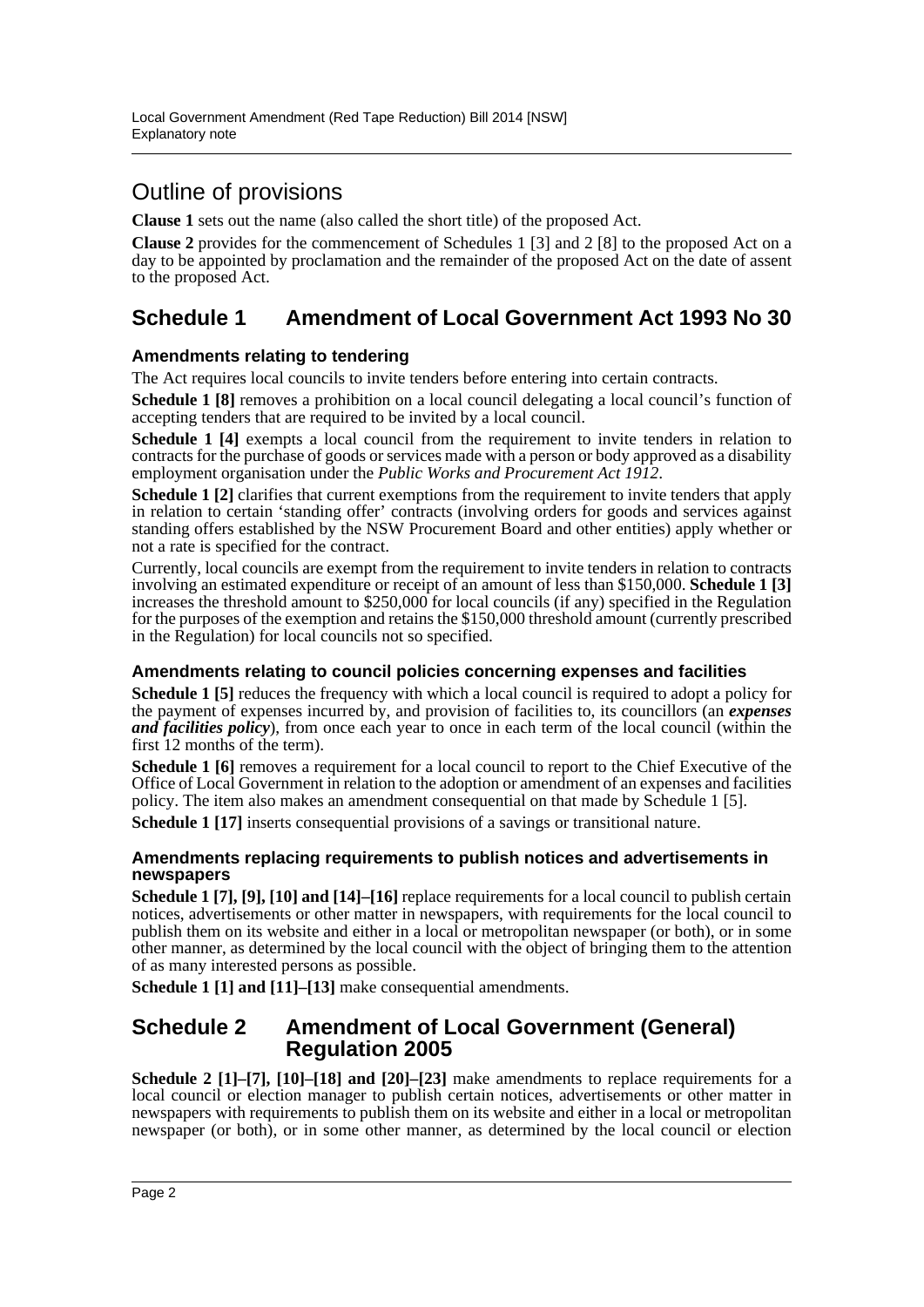manager with the object of bringing them to the attention of as many interested persons as possible. **Schedule 2 [9] and [19]** make consequential amendments.

**Schedule 2 [8]** makes an amendment consequential on Schedule 1 [3].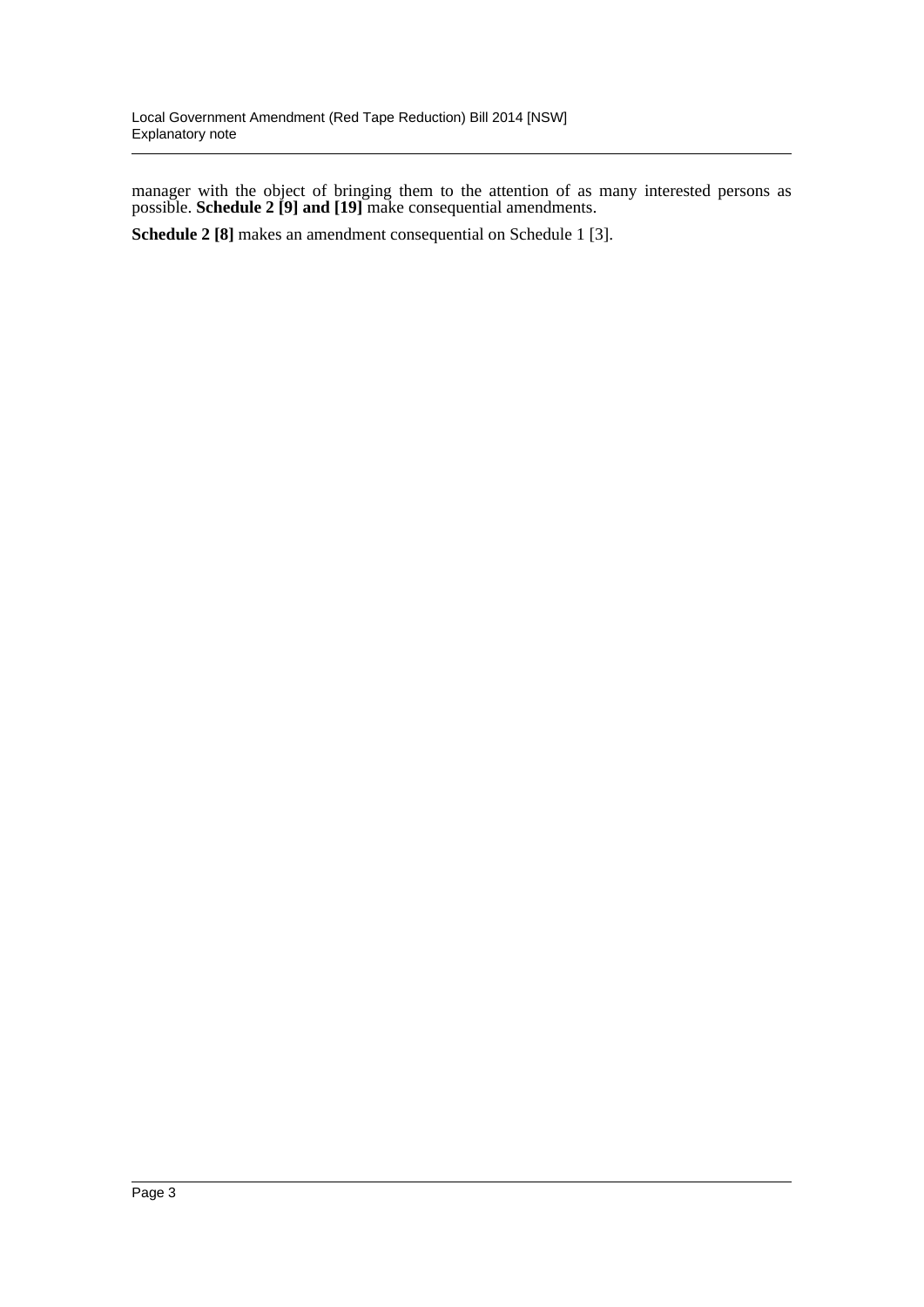First print

Page



New South Wales

# **Local Government Amendment (Red Tape Reduction) Bill 2014**

# **Contents**

| 1. | Name of Act                                                        |    |
|----|--------------------------------------------------------------------|----|
|    | 2 Commencement                                                     | 2  |
|    | Schedule 1 Amendment of Local Government Act 1993 No 30            | 3  |
|    | Schedule 2 Amendment of Local Government (General) Regulation 2005 | 6. |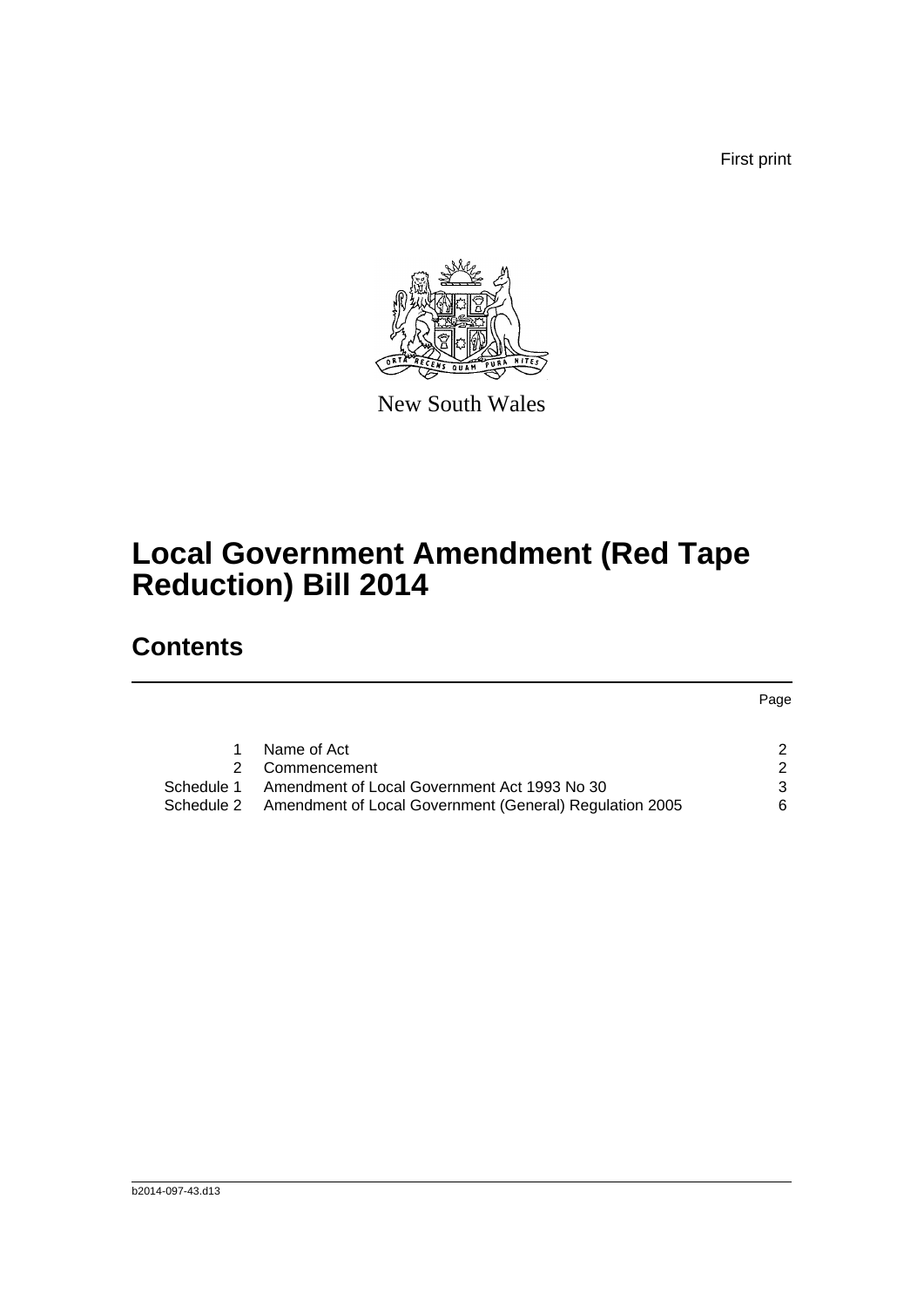

New South Wales

# **Local Government Amendment (Red Tape Reduction) Bill 2014**

No , 2014

### **A Bill for**

An Act to amend the *Local Government Act 1993* and the *Local Government (General) Regulation 2005* in relation to tenders and the manner in which certain notices and other matter are to be published; and for other purposes.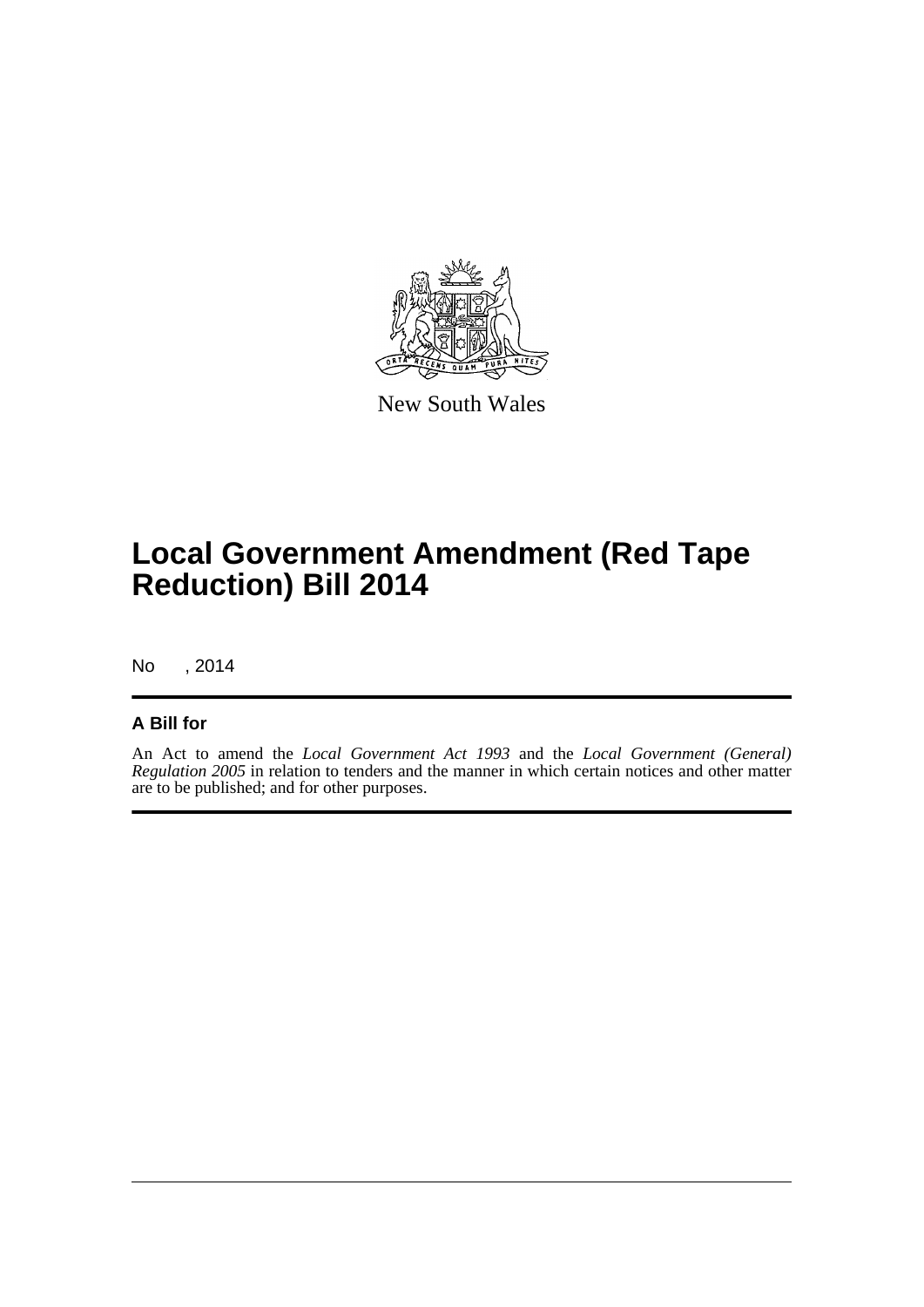Local Government Amendment (Red Tape Reduction) Bill 2014 [NSW]

<span id="page-5-1"></span><span id="page-5-0"></span>

|                     | The Legislature of New South Wales enacts:                                                        |        |
|---------------------|---------------------------------------------------------------------------------------------------|--------|
|                     | Name of Act                                                                                       | 2      |
|                     | This Act is the Local Government Amendment (Red Tape Reduction) Act 2014.                         | 3      |
| <b>Commencement</b> |                                                                                                   |        |
| (1)                 | This Act commences on the date of assent to this Act, except as provided by<br>subsection $(2)$ . | 5<br>6 |
| (2)                 | Schedules $1 \times 3$ and $2 \times 8$ commence on a day to be appointed by proclamation.        | 7      |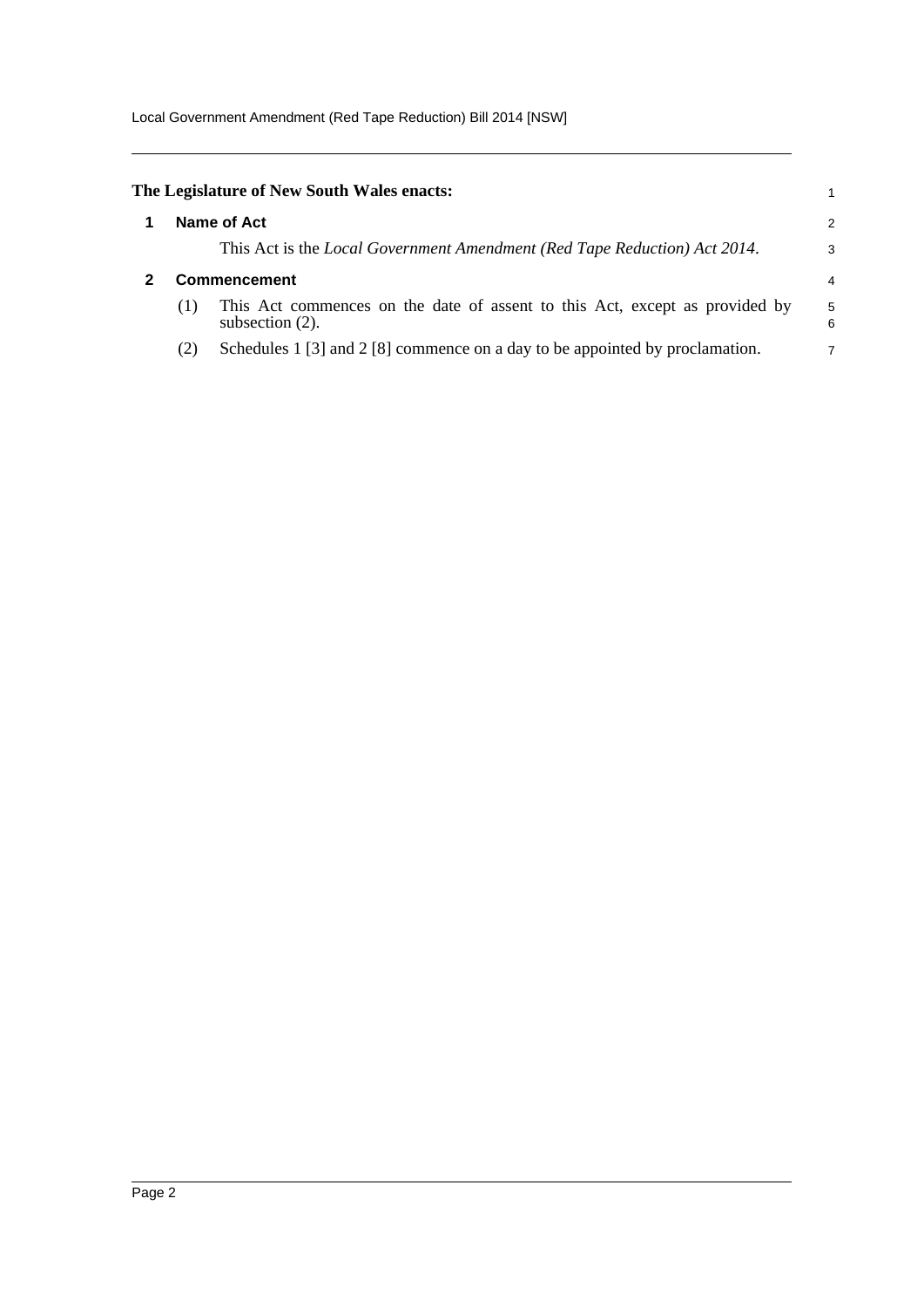<span id="page-6-0"></span>

|       | <b>Schedule 1</b>                                                                                        |                                               | <b>Amendment of Local Government Act 1993 No 30</b>                                                                                                                                                                                                                                      | 1                    |  |  |
|-------|----------------------------------------------------------------------------------------------------------|-----------------------------------------------|------------------------------------------------------------------------------------------------------------------------------------------------------------------------------------------------------------------------------------------------------------------------------------------|----------------------|--|--|
| [1]   | Section 47 Leases, licences and other estates in respect of community land-terms<br>greater than 5 years |                                               |                                                                                                                                                                                                                                                                                          |                      |  |  |
|       |                                                                                                          |                                               | Omit the fourth dot point from section 47 (6). Insert instead:                                                                                                                                                                                                                           | 4                    |  |  |
|       |                                                                                                          |                                               | a copy of the public notice of the proposal, as published                                                                                                                                                                                                                                | 5                    |  |  |
| $[2]$ |                                                                                                          |                                               | Section 55 What are the requirements for tendering?                                                                                                                                                                                                                                      | 6                    |  |  |
|       | section 55 $(3)$ (a) and (g).                                                                            |                                               | Insert ", if a rate is so specified," after "period so specified and" wherever occurring in                                                                                                                                                                                              | $\overline{7}$<br>8  |  |  |
| $[3]$ | Section 55 (3) (n)                                                                                       |                                               |                                                                                                                                                                                                                                                                                          | 9                    |  |  |
|       | Omit the paragraph. Insert instead:                                                                      |                                               |                                                                                                                                                                                                                                                                                          | 10                   |  |  |
|       | (n)                                                                                                      | (i)                                           | a contract involving an estimated expenditure or receipt of an amount:<br>of less than \$250,000, or such other amount as the regulations<br>may prescribe, for a council (if any) specified in the regulations<br>for the purposes of this subparagraph, or                             | 11<br>12<br>13<br>14 |  |  |
|       |                                                                                                          | (ii)                                          | of less than \$150,000, or such other amount as the regulations<br>may prescribe, for a council that is not so specified                                                                                                                                                                 | 15<br>16             |  |  |
| [4]   | Section 55 (3) (q)                                                                                       |                                               |                                                                                                                                                                                                                                                                                          | 17                   |  |  |
|       | Insert after section 55 $(3)$ (p):                                                                       |                                               |                                                                                                                                                                                                                                                                                          | 18                   |  |  |
|       | (q)                                                                                                      |                                               | a contract made with a person or body approved as a disability<br>employment organisation under the regulations made under the <i>Public</i><br><i>Works and Procurement Act 1912</i> , for the purchase of goods or services<br>in relation to which the person or body is so approved. | 19<br>20<br>21<br>22 |  |  |
| [5]   |                                                                                                          |                                               | Section 252 Payment of expenses and provision of facilities                                                                                                                                                                                                                              | 23                   |  |  |
|       |                                                                                                          |                                               | Omit "Within 5 months after the end of each year, a council" from section 252 (1).                                                                                                                                                                                                       | 24                   |  |  |
|       |                                                                                                          |                                               | Insert instead "Within the first 12 months of each term of a council, the council".                                                                                                                                                                                                      | 25                   |  |  |
| [6]   | Section 253 Requirements before policy concerning expenses and facilities can be<br>adopted or amended   |                                               |                                                                                                                                                                                                                                                                                          |                      |  |  |
|       |                                                                                                          | Omit section 253 (4) and (5). Insert instead: |                                                                                                                                                                                                                                                                                          |                      |  |  |
|       | (5)                                                                                                      |                                               | A council must comply with this section when proposing to adopt a policy in<br>accordance with section $252$ (1) even if the council proposes to adopt a policy<br>that is the same as its existing policy.                                                                              | 29<br>30<br>31       |  |  |
| $[7]$ | <b>Section 348 Advertising of staff positions</b>                                                        |                                               |                                                                                                                                                                                                                                                                                          |                      |  |  |
|       | Omit section 348 (2). Insert instead:                                                                    |                                               |                                                                                                                                                                                                                                                                                          |                      |  |  |
|       | (2)                                                                                                      | section 735B.                                 | If the position is a senior staff position, the requirement of this section is<br>satisfied if an advertisement for the position is published in accordance with                                                                                                                         | 34<br>35<br>36       |  |  |
| [8]   |                                                                                                          |                                               | Section 377 General power of the council to delegate                                                                                                                                                                                                                                     | 37                   |  |  |
|       | Omit section $377(1)$ (i).                                                                               |                                               |                                                                                                                                                                                                                                                                                          | 38                   |  |  |
|       |                                                                                                          |                                               |                                                                                                                                                                                                                                                                                          |                      |  |  |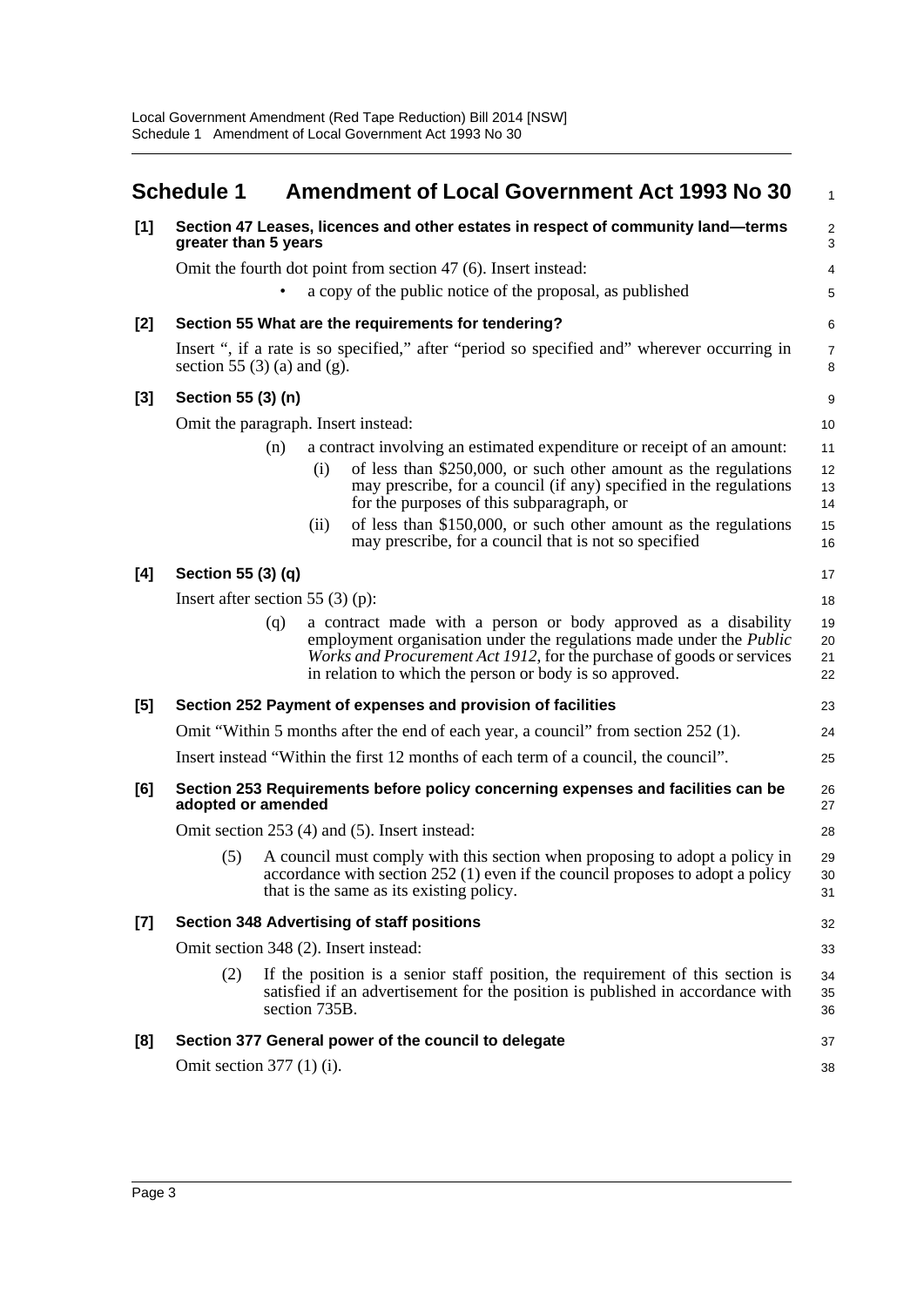Local Government Amendment (Red Tape Reduction) Bill 2014 [NSW] Schedule 1 Amendment of Local Government Act 1993 No 30

| [9]    | Sections 410 (2) (b) and 715 (1) (a)                                                                                                                                                                  | 1              |  |  |  |
|--------|-------------------------------------------------------------------------------------------------------------------------------------------------------------------------------------------------------|----------------|--|--|--|
|        | Omit "in a newspaper" wherever occurring.                                                                                                                                                             | $\overline{c}$ |  |  |  |
|        | Insert instead "in accordance with section 735B".                                                                                                                                                     | 3              |  |  |  |
| $[10]$ | Sections 644A (1), 644B (3) and 645 (1)                                                                                                                                                               | 4              |  |  |  |
|        | Omit "in a newspaper circulating in the area as a whole or in a part of the area that includes<br>the zone concerned" wherever occurring.                                                             | 5<br>6         |  |  |  |
|        | Insert instead "in accordance with section 735B".                                                                                                                                                     | 7              |  |  |  |
| $[11]$ | Section 698 Judicial notice of certain documents                                                                                                                                                      | 8              |  |  |  |
|        | Insert after section $698(2)$ (b):<br>(b1)<br>that has been published on a website, or                                                                                                                | 9<br>10        |  |  |  |
| $[12]$ | Section 705 What is public notice?                                                                                                                                                                    | 11             |  |  |  |
|        | Omit "The" from section 705 (3).                                                                                                                                                                      | 12             |  |  |  |
|        | Insert instead "Unless otherwise specified in this Act or the regulations, the".                                                                                                                      | 13             |  |  |  |
| $[13]$ | Section 707 Publication of notices in Gazette etc                                                                                                                                                     |                |  |  |  |
|        | Omit "in any newspaper" and "in a newspaper" from section 707 (1).                                                                                                                                    | 15             |  |  |  |
|        | Insert instead "in another manner" and "in the other manner", respectively.                                                                                                                           | 16             |  |  |  |
| $[14]$ | Section 710 Service of notices on persons                                                                                                                                                             |                |  |  |  |
|        | Omit "in a newspaper circulating in the district in which the land, building or premises are<br>situated" from section 710 (4) (b).                                                                   | 18<br>19       |  |  |  |
|        | Insert instead "in accordance with section 735B".                                                                                                                                                     | 20             |  |  |  |
| $[15]$ | Section 715 Notice of proposal to sell land                                                                                                                                                           |                |  |  |  |
|        | Omit "in at least one newspaper" from section 715 (1) (b).                                                                                                                                            |                |  |  |  |
|        | Insert instead "in accordance with section 735B".                                                                                                                                                     | 23             |  |  |  |
| $[16]$ | <b>Section 735B</b>                                                                                                                                                                                   | 24             |  |  |  |
|        | Insert after section 735A:                                                                                                                                                                            | 25             |  |  |  |
|        | 735B<br>Requirements for publishing certain notices, advertisements and other matter                                                                                                                  | 26             |  |  |  |
|        | A notice, advertisement or other matter is published by a council in accordance<br>with this section if the notice, advertisement or other matter:                                                    | 27<br>28       |  |  |  |
|        | (a)<br>is published on the council's website, and                                                                                                                                                     | 29             |  |  |  |
|        | (b)<br>is published:                                                                                                                                                                                  | 30             |  |  |  |
|        | in a local newspaper or in a newspaper circulating throughout the<br>(i)<br>State (or both), as determined by the council, or                                                                         | 31<br>32       |  |  |  |
|        | in such other manner as is determined by the council,<br>(ii)                                                                                                                                         | 33             |  |  |  |
|        | with the object of bringing the subject matter of the notice,<br>advertisement or other matter to the attention of as many people to<br>whom the council considers it may be of interest as possible. | 34<br>35<br>36 |  |  |  |
|        |                                                                                                                                                                                                       |                |  |  |  |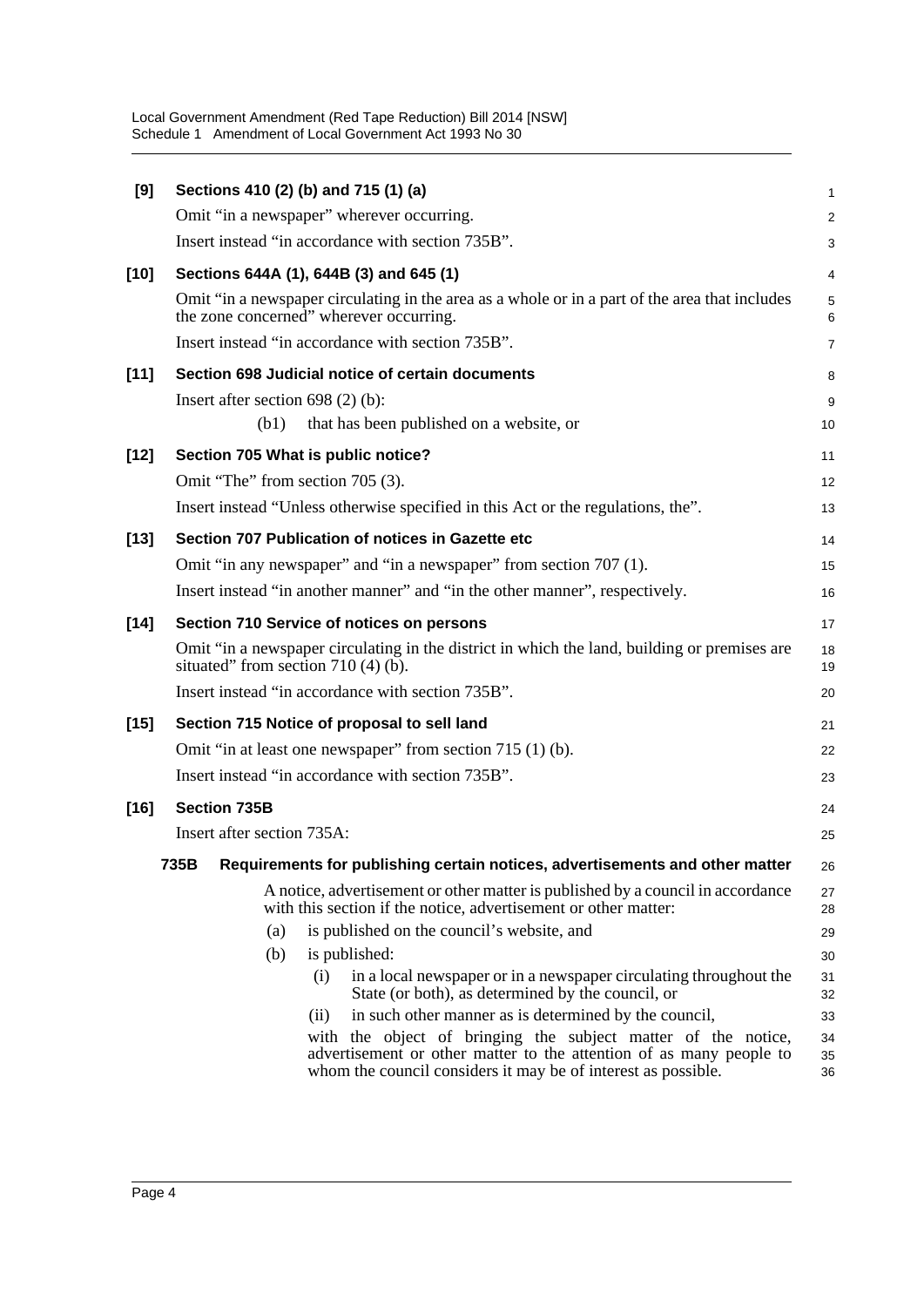| $[17]$ | Schedule 8 Savings, transitional and other provisions consequent on enactment of<br>other Acts<br>Insert at the end of the Schedule with appropriate Part and clause numbering: |                                                                                                                                                                                     |                   |  |  |
|--------|---------------------------------------------------------------------------------------------------------------------------------------------------------------------------------|-------------------------------------------------------------------------------------------------------------------------------------------------------------------------------------|-------------------|--|--|
|        | <b>Part</b>                                                                                                                                                                     | Provisions consequent on enactment of Local<br><b>Government Amendment (Red Tape Reduction) Act</b><br>2014                                                                         | 4<br>5<br>6       |  |  |
|        | <b>Definition</b>                                                                                                                                                               | In this Part:<br><b>amending Act</b> means the Local Government Amendment (Red Tape<br>Reduction) Act 2014.                                                                         | 7<br>8<br>9<br>10 |  |  |
|        |                                                                                                                                                                                 | <b>Expenses and facilities policies</b>                                                                                                                                             | 11                |  |  |
|        | (1)                                                                                                                                                                             | The amendment made by Schedule 1 [5] to the amending Act applies only in<br>relation to a council whose term commences on or after the commencement of<br>the amendment.            | 12<br>13<br>14    |  |  |
|        | (2)                                                                                                                                                                             | The omission of section $253(4)$ by Schedule 1 [6] to the amending Act extends<br>to a policy adopted or an amendment to a policy made before the<br>commencement of the amendment. | 15<br>16<br>17    |  |  |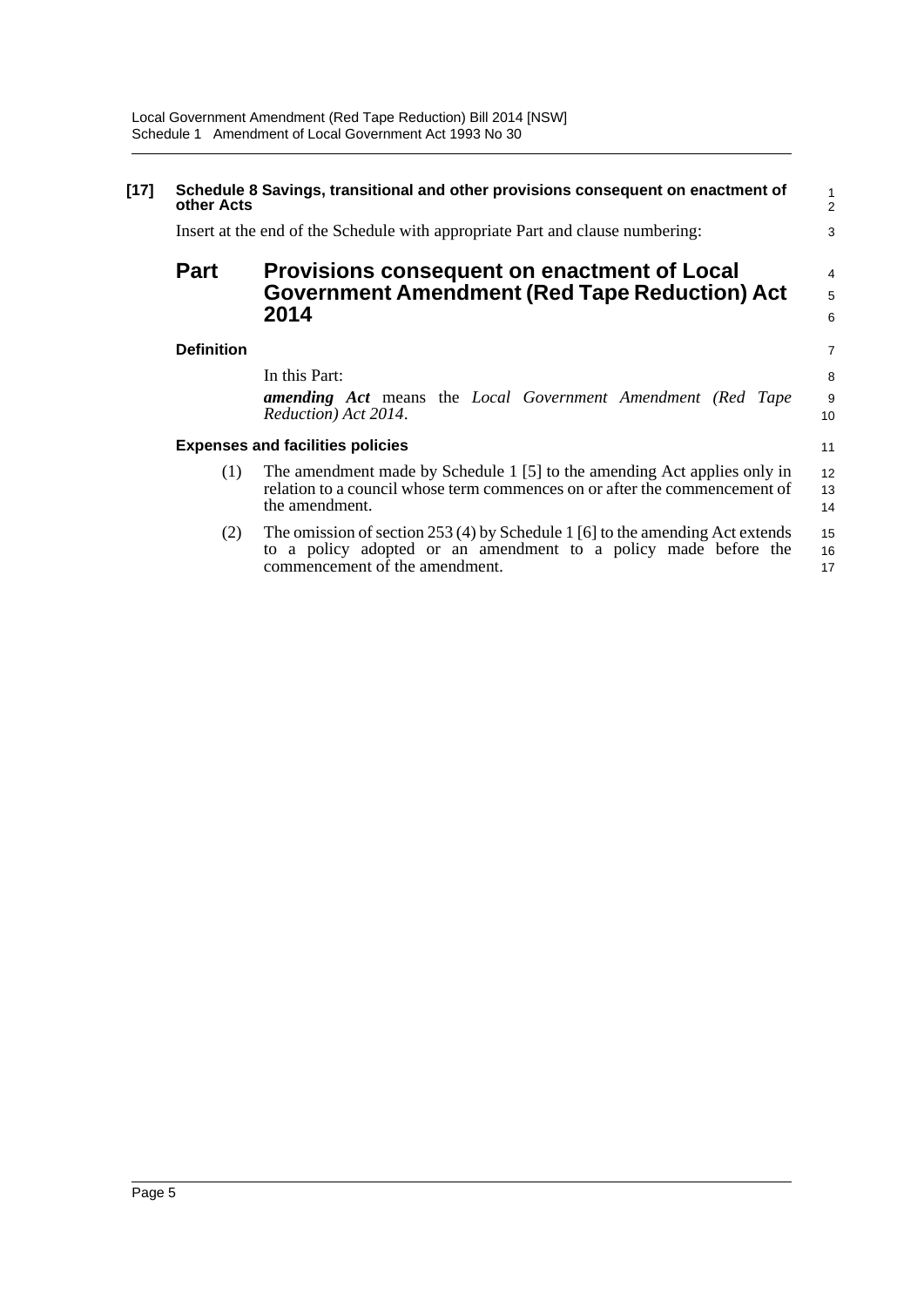<span id="page-9-0"></span>

| <b>Schedule 2</b> |                                                                             |     | <b>Amendment of Local Government (General)</b><br><b>Regulation 2005</b>                                                                                                                                                              |                      |  |  |
|-------------------|-----------------------------------------------------------------------------|-----|---------------------------------------------------------------------------------------------------------------------------------------------------------------------------------------------------------------------------------------|----------------------|--|--|
| [1]               | <b>Clause 77</b>                                                            |     |                                                                                                                                                                                                                                       | 3                    |  |  |
|                   |                                                                             |     | Omit the clause. Insert instead:                                                                                                                                                                                                      | 4                    |  |  |
|                   | 77                                                                          |     | Public notice of draft local approvals policies                                                                                                                                                                                       | 5                    |  |  |
|                   |                                                                             |     | The public notice required to be given by the council under section $160(1)$ of<br>the Act must be published in accordance with clause 413F.                                                                                          | 6<br>$\overline{7}$  |  |  |
| [2]               |                                                                             |     | <b>Clause 78 Public notice of approval</b>                                                                                                                                                                                            | 8                    |  |  |
|                   | council" from clause 78 (1).                                                |     | Omit "in at least one local newspaper circulating at least once weekly in the area of the                                                                                                                                             | 9<br>10              |  |  |
|                   |                                                                             |     | Insert instead "in accordance with clause 413F".                                                                                                                                                                                      | 11                   |  |  |
| [3]               | <b>Clause 100</b>                                                           |     |                                                                                                                                                                                                                                       | 12                   |  |  |
|                   |                                                                             |     | Omit the clause. Insert instead:                                                                                                                                                                                                      | 13                   |  |  |
|                   | 100                                                                         |     | Public notice of local orders policy                                                                                                                                                                                                  | 14                   |  |  |
|                   |                                                                             |     | The public notice required to be given by the council under section $160(1)$ of<br>the Act must be published in accordance with clause 413F.                                                                                          | 15<br>16             |  |  |
| [4]               | significance                                                                |     | Clause 112 Consultation concerning categorisation of land as an area of cultural                                                                                                                                                      | 17<br>18             |  |  |
|                   |                                                                             |     | Omit clause 112 (2) (b). Insert instead:                                                                                                                                                                                              | 19                   |  |  |
|                   |                                                                             | (b) | publishing an advertisement in accordance with subclause (6), and                                                                                                                                                                     | 20                   |  |  |
| $[5]$             | <b>Clause 112 (6)</b>                                                       |     |                                                                                                                                                                                                                                       |                      |  |  |
|                   | Insert after clause $112(5)$ :                                              |     |                                                                                                                                                                                                                                       |                      |  |  |
|                   | (6)                                                                         |     | An advertisement is published in accordance with this subclause if it is<br>published on the council's website and:                                                                                                                   | 23<br>24             |  |  |
|                   |                                                                             | (a) | in a newspaper circulating throughout the State that is primarily<br>concerned with issues of interest to Aboriginal people, or                                                                                                       | 25<br>26             |  |  |
|                   |                                                                             | (b) | in such other manner as is determined by the council with the object of<br>bringing the subject matter of the advertisement to the attention of as<br>many people to whom the council considers it may be of interest as<br>possible. | 27<br>28<br>29<br>30 |  |  |
| [6]               | Clause 118 Additional notifications in relation to certain filming projects |     |                                                                                                                                                                                                                                       |                      |  |  |
|                   |                                                                             |     | Omit clause 118 (3) (b). Insert instead:                                                                                                                                                                                              | 32                   |  |  |
|                   |                                                                             | (b) | an advertisement is to be published in accordance with clause $112(6)$ .                                                                                                                                                              | 33                   |  |  |
| $[7]$             |                                                                             |     | Clause 137 Water supply may be restricted if there is a shortage of supply                                                                                                                                                            | 34                   |  |  |
|                   |                                                                             |     | Omit "in a newspaper circulating within the council's area" from clause 137 (4).                                                                                                                                                      | 35                   |  |  |
|                   | Insert instead "in accordance with clause 413F".                            |     |                                                                                                                                                                                                                                       |                      |  |  |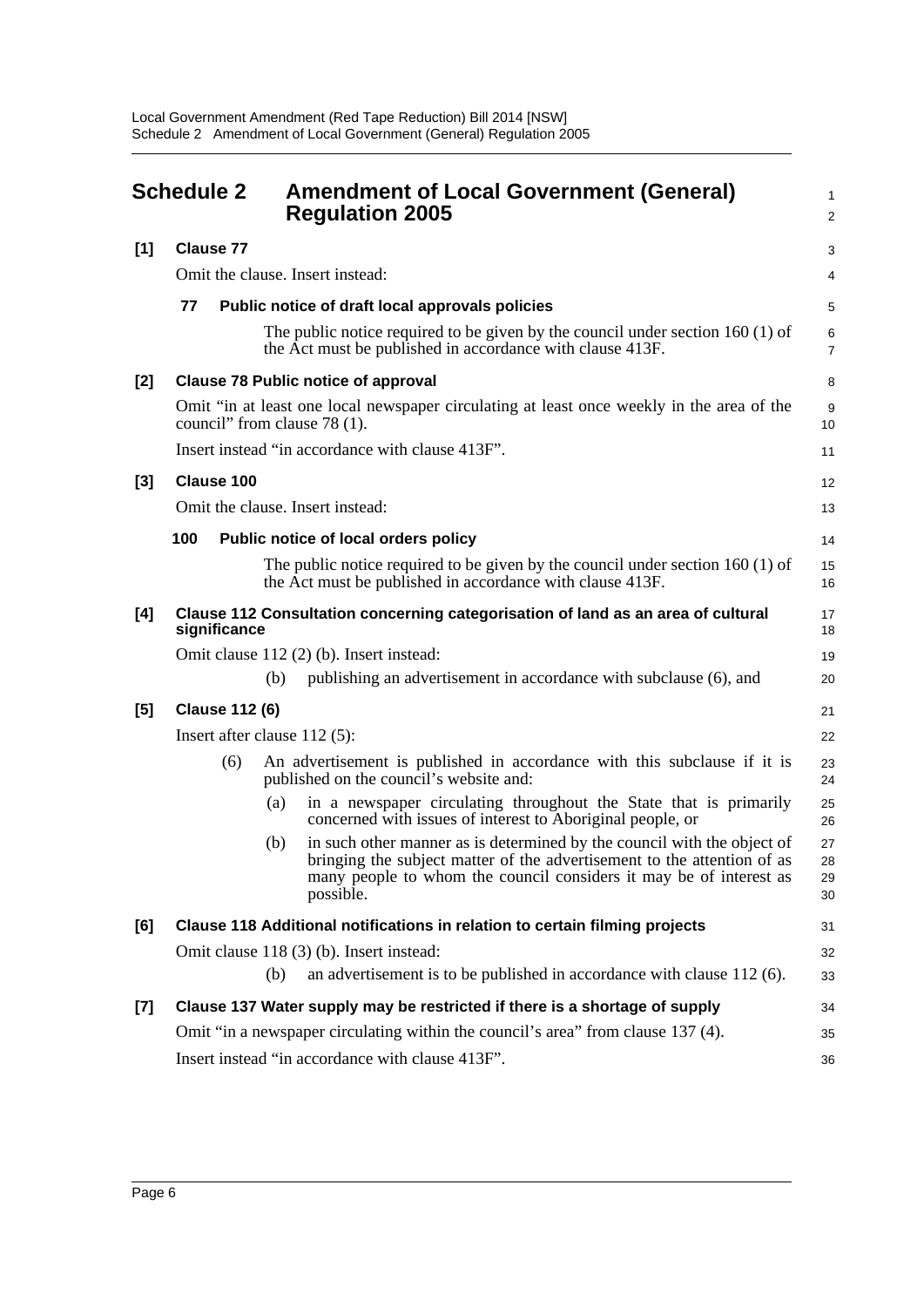Local Government Amendment (Red Tape Reduction) Bill 2014 [NSW] Schedule 2 Amendment of Local Government (General) Regulation 2005

| [8]    | <b>Clause 163 Application of Part</b>                                                                                                           | 1              |  |  |  |
|--------|-------------------------------------------------------------------------------------------------------------------------------------------------|----------------|--|--|--|
|        | Omit clause $163(2)$ .                                                                                                                          | 2              |  |  |  |
| [9]    | <b>Clause 164 Definitions</b>                                                                                                                   | 3              |  |  |  |
|        | Omit the definition of <i>relevant newspapers</i> .                                                                                             | 4              |  |  |  |
| $[10]$ | Clauses 167 (1), 168 (1) and 169 (1)                                                                                                            | 5              |  |  |  |
|        | Omit "in the relevant newspapers" wherever occurring.                                                                                           | 6              |  |  |  |
|        | Insert instead "in accordance with clause 413F".                                                                                                | $\overline{7}$ |  |  |  |
| $[11]$ | Clause 216 Council's annual financial reports to be amended in certain cases                                                                    | 8              |  |  |  |
|        | Omit "in a newspaper circulating in its area" from clause 216 (2).                                                                              | 9              |  |  |  |
|        | Insert instead "and publish the notice in accordance with clause 413F".                                                                         | 10             |  |  |  |
| $[12]$ | <b>Clause 232 Notice of meetings</b>                                                                                                            | 11             |  |  |  |
|        | Omit "in a newspaper circulating in the area" from clause 232 (2).                                                                              | 12             |  |  |  |
|        | Insert instead "in accordance with clause 413F".                                                                                                | 13             |  |  |  |
| $[13]$ | <b>Clause 277 Notice of changes to wards</b>                                                                                                    | 14             |  |  |  |
|        | Omit "in a newspaper circulating generally in the council's area" from clause 277 (2) (a).                                                      | 15             |  |  |  |
|        | Insert instead "published in accordance with clause 413F".                                                                                      | 16             |  |  |  |
| $[14]$ | <b>Clause 280 Advertising of enrolments</b>                                                                                                     | 17             |  |  |  |
|        | Omit "in a newspaper circulating generally in the State or another newspaper circulating in<br>the relevant area, or both" from clause 280 (3). | 18<br>19       |  |  |  |
|        | Insert instead "published in accordance with clause 413F".                                                                                      | 20             |  |  |  |
| $[15]$ | Clause 288 Notice of election and call for nomination proposals                                                                                 |                |  |  |  |
|        | Omit "in a newspaper circulating in the area" from clause 288 (1).                                                                              | 22             |  |  |  |
|        | Insert instead "published in accordance with clause 413F".                                                                                      | 23             |  |  |  |
| $[16]$ | <b>Clause 296 Declaration of uncontested election</b>                                                                                           |                |  |  |  |
|        | Omit clause 296 (3A) (a). Insert instead:                                                                                                       | 25             |  |  |  |
|        | publish a copy of the written declaration in accordance with<br>(a)<br>clause 413F, and                                                         | 26<br>27       |  |  |  |
| $[17]$ | <b>Clause 300 Notice of contested election</b>                                                                                                  |                |  |  |  |
|        | Omit clause 300 (1) (a) and (b). Insert instead:                                                                                                | 29             |  |  |  |
|        | published in accordance with clause 413F, and<br>(a)                                                                                            | 30             |  |  |  |
|        | displayed at the council's office.<br>(b)                                                                                                       | 31             |  |  |  |
| $[18]$ | <b>Clause 300 (2)</b>                                                                                                                           | 32             |  |  |  |
|        | Omit "in a newspaper circulating in the area".                                                                                                  | 33             |  |  |  |
|        | Insert instead "in accordance with clause $413F(1)(b)$ ".                                                                                       | 34             |  |  |  |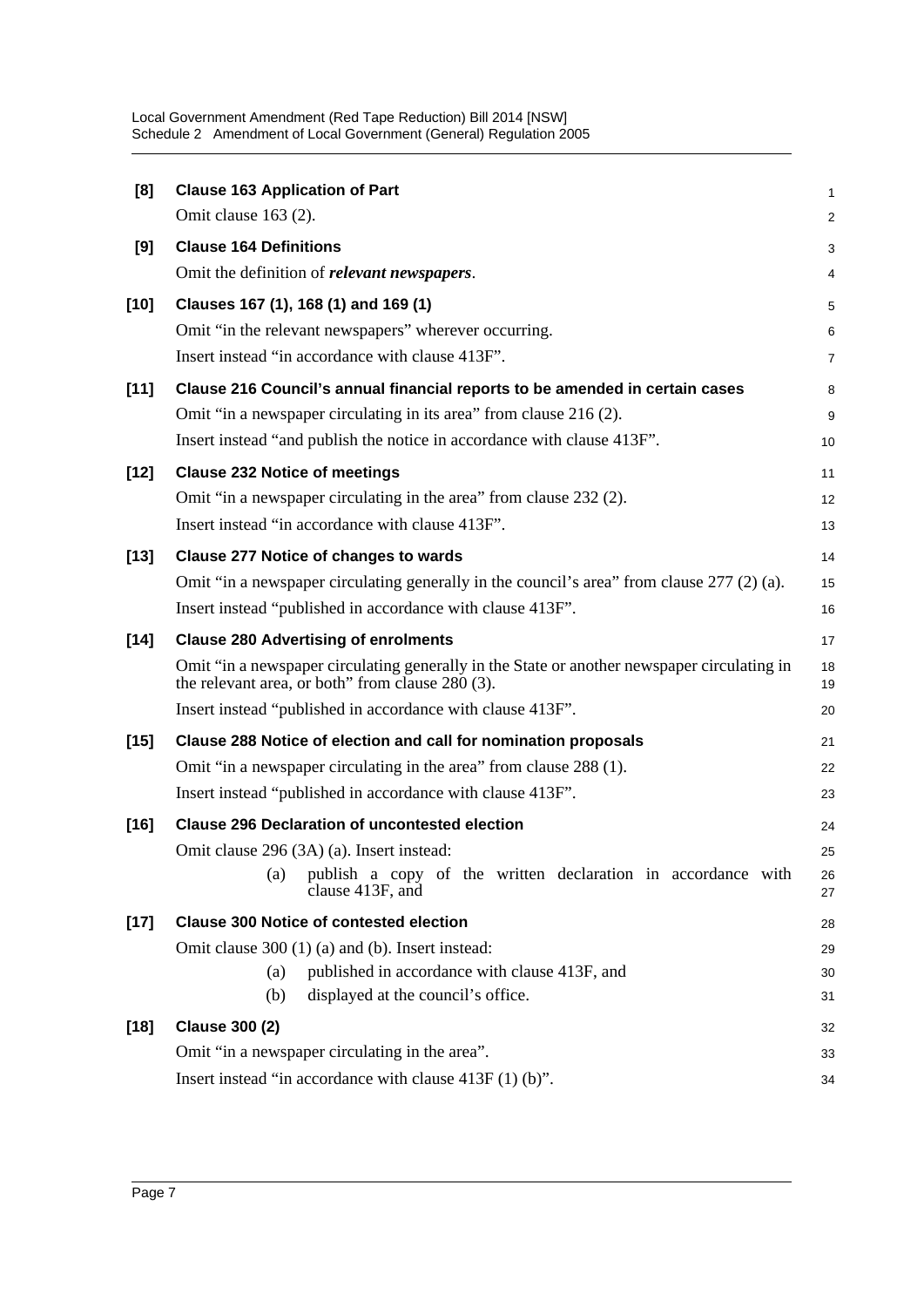Local Government Amendment (Red Tape Reduction) Bill 2014 [NSW] Schedule 2 Amendment of Local Government (General) Regulation 2005

| $[19]$ |      | <b>Clause 300 (3)</b>                                               |     |                                                    |                                                                                                                                                                                                                                  | 1                    |
|--------|------|---------------------------------------------------------------------|-----|----------------------------------------------------|----------------------------------------------------------------------------------------------------------------------------------------------------------------------------------------------------------------------------------|----------------------|
|        |      |                                                                     |     |                                                    | Omit "on the election manager's internet website".                                                                                                                                                                               | $\overline{c}$       |
|        |      | Insert instead "published in accordance with clause $413F(1)(a)$ ". |     |                                                    |                                                                                                                                                                                                                                  |                      |
| [20]   |      |                                                                     |     |                                                    | <b>Clause 356 Declaring the election</b>                                                                                                                                                                                         | 4                    |
|        |      |                                                                     |     |                                                    | Omit "insert, in a newspaper circulating generally in the State or another newspaper<br>circulating in the relevant area or both" from clause 356 (7).                                                                           | 5<br>6               |
|        |      |                                                                     |     |                                                    | Insert instead "publish, in accordance with clause 413F".                                                                                                                                                                        | 7                    |
| $[21]$ |      |                                                                     |     |                                                    | <b>Clause 401 Meaning of "diligent inquiry"</b>                                                                                                                                                                                  | 8                    |
|        |      |                                                                     |     |                                                    | Omit clause 401 (4). Insert instead:                                                                                                                                                                                             | 9                    |
|        |      | (4)                                                                 |     |                                                    | Publishing a notice, being the publishing, in accordance with clause 413F, of<br>a notice referred to in subclause (3).                                                                                                          | 10<br>11             |
| $[22]$ |      | <b>Part 13 Miscellaneous</b>                                        |     |                                                    |                                                                                                                                                                                                                                  | 12                   |
|        |      |                                                                     |     | Insert at the end of the Part:                     |                                                                                                                                                                                                                                  | 13                   |
|        |      | <b>Division 15</b>                                                  |     | Requirements for publishing certain notices,<br>14 |                                                                                                                                                                                                                                  |                      |
|        |      |                                                                     |     |                                                    | advertisements and other matter                                                                                                                                                                                                  | 15                   |
|        | 413F |                                                                     |     |                                                    | Requirements for publishing certain notices, advertisements and other matter                                                                                                                                                     | 16                   |
|        |      | (1)                                                                 |     | or other matter:                                   | A notice, advertisement or other matter is published by a council, or by an<br>election manager, in accordance with this clause if the notice, advertisement                                                                     | 17<br>18<br>19       |
|        |      |                                                                     | (a) |                                                    | is published on the relevant website, and                                                                                                                                                                                        | 20                   |
|        |      |                                                                     | (b) |                                                    | is published:                                                                                                                                                                                                                    | 21                   |
|        |      |                                                                     |     | (i)                                                | in a local newspaper or in a newspaper circulating throughout the<br>State (or both), as determined by the council or by the election<br>manager (as the case may be), or                                                        | 22<br>23<br>24       |
|        |      |                                                                     |     | (ii)                                               | in such other manner as is determined by the council or by the<br>election manager,                                                                                                                                              | 25<br>26             |
|        |      |                                                                     |     |                                                    | with the object of bringing the subject matter of the notice,<br>advertisement or other matter to the attention of as many people to<br>whom the council or the election manager considers it may be of interest<br>as possible. | 27<br>28<br>29<br>30 |
|        |      | (2)                                                                 |     | In this clause:                                    |                                                                                                                                                                                                                                  | 31                   |
|        |      |                                                                     |     |                                                    | <i>relevant</i> website means:                                                                                                                                                                                                   | 32                   |
|        |      |                                                                     | (a) |                                                    | in relation to a local council or an election manager who is the general<br>manager of a local council—the local council's website, or                                                                                           | 33<br>34             |
|        |      |                                                                     | (b) |                                                    | in relation to an election manager who is the Electoral Commissioner—<br>the Electoral Commission's website.                                                                                                                     | 35<br>36             |
|        |      | (3)                                                                 |     |                                                    | A reference in this clause to an election manager or the Electoral<br>Commissioner is a reference to that term within the meaning of clause 275.                                                                                 | 37<br>38             |